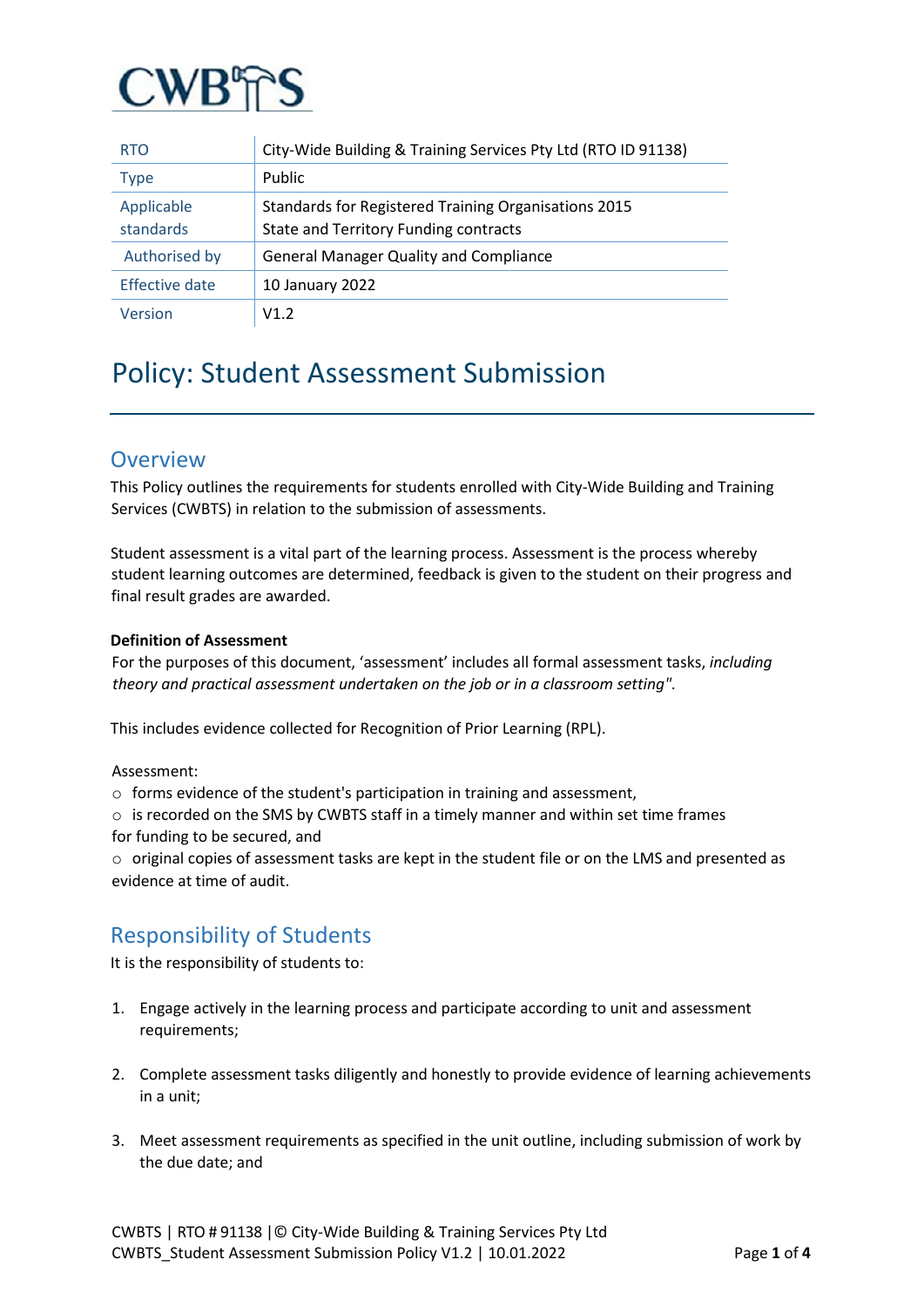

4. Discuss any concerns they have regarding their progress in coursework and assessment as early as possible with relevant Trainers and / or a Training Manager. If you are experiencing a welfare issue, you may be referred to the Individual Learning Needs and Student Welfare Coordinator.

Please note that if your course is partially or fully subsidised by state, territory or federal funding, that you are obliged to undertake assessments as part your eligibility to receive this funding.

### Assessment Submission

Before an assessment commences, your Assessor will:

- Make sure that you are aware of the due date of the assessment
- Inform students of *the context for each assessment task* (i.e., how and where it will be conducted), as well as the expected outcomes of the assessment.
- Explain the assessment task fully
- Make provision for any special support you may need
- Organise and arrange all required resources

### Assessment Feedback

On completion of the assessment your Assessor will communicate the outcomes of assessment to you and provide feedback for future performance.

#### **Assessments Submitted Via LMS**

If you submit your assessment online via the Learner Management System, you will receive an automated email to let you know that your assessment has been marked.

You can then view the assessment feedback by logging into the Learner Management System.

#### **Practical Assessments**

If you undertake practical assessments which involves the Trainer observing you performing a task, you will typically be provided with feedback upon completion of the assessment.

#### **Hard Copy Assessments**

If you submit your assessments via hard copy, you may be given the feedback in a number of ways:

- Verbally (face-to-face or over the phone)
- At your next training session
- Via email

It is your responsibility to ensure you take a copy of all hard copy assessments prior to submission.

# Applying for an Extension

CWBTS recognises that students may need to an extension to complete assessment tasks from time to time.

Examples of circumstances which may constitute grounds for an extension may include: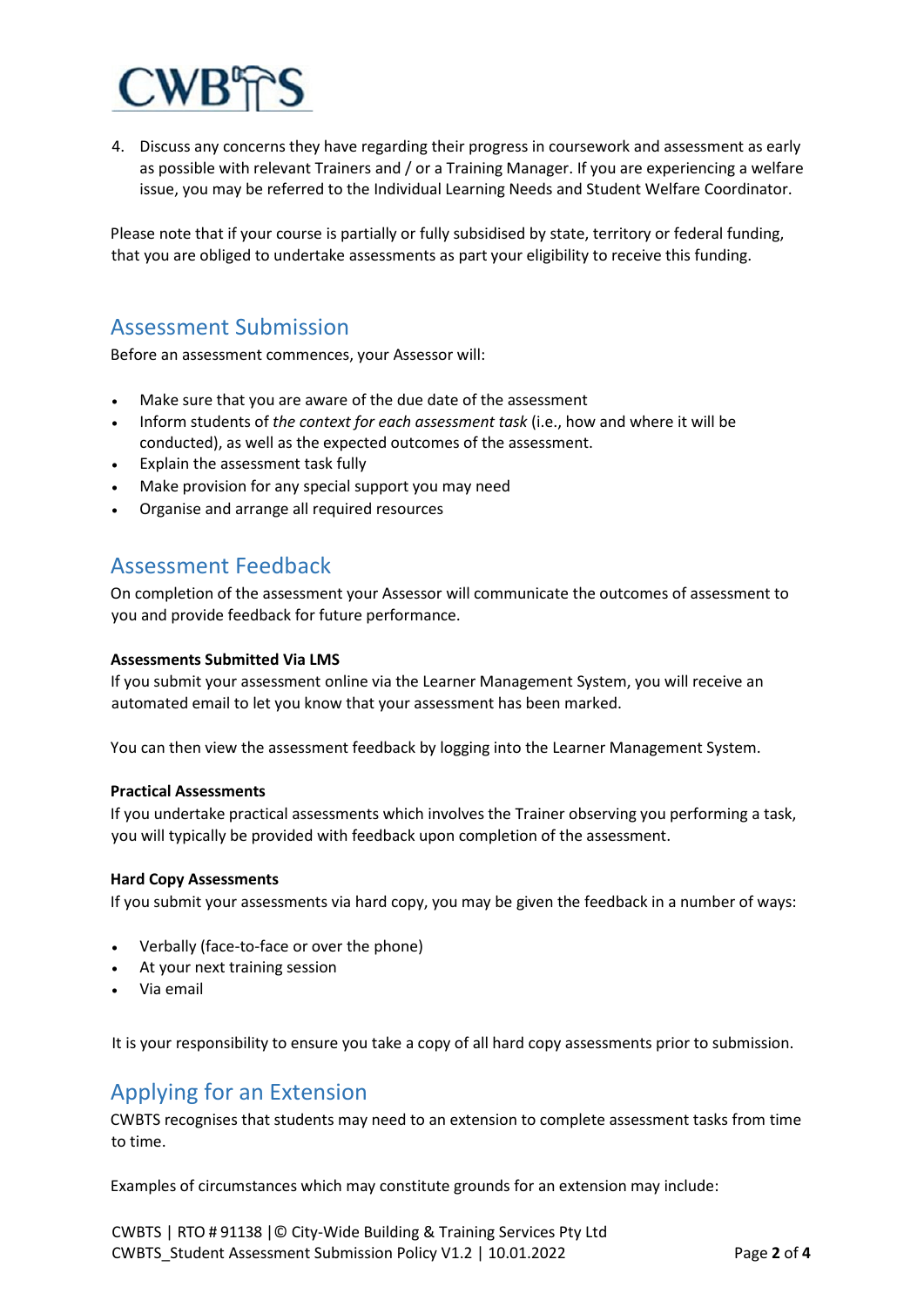

- You have been ill or were caring for a family member who was ill and were not able to complete the assessment.
- You need assistance in relation to understanding and completing the assessment. You must discuss this with your Trainer as soon as possible so that appropriate arrangements can be organised such as extra tutorials during class, or a scheduled one on one session.
- You have been unable to complete an assessment due to personal reasons.
- You have lost records because of computer or software malfunction, due to a computer virus, stolen laptop/computer, or corrupted USB.

Requests for extension must be made in writing to the Trainer at least five days prior to the assessment due date.

Once you make a request, your Trainer will contact you either in writing or by phone to discuss a suitable extension date and any support that you may need to complete the assessment.

Your Trainer will confirm the extension date to you in writing.

# If You Do not Submit Your Assessments by the Due Date

Your Trainer will contact you to let you know that your assessments are overdue, and you will be required to nominate a new submission date. This also applies if you have applied for an extension, and you have not submitted by your extended due date.

#### **Classroom Based Students**

In some cases, you may be asked to complete your assessments before returning to your classes. It is important to understand that, in most courses, your knowledge and skills build as you progress through the course. Some assessments will build on skills previously developed in earlier topics or units. The purpose of this is to keep your learning on track.

Where this is the case, either a Training Manager or the Individual Learning Needs and Student Welfare Coordinator will work with you to arrange a recommencement date. Depending on the amount of time and the number of outstanding assessments, you will either:

1. Recommence later with your current group and make up missed classes at a late date, or 2. Join another group at the same point that so that you do not need to make up missed classes.

The relevant staff member will discuss which option best suits you.

#### **Workplace Based Students**

If your training is workplace based and you are falling behind on your assessment submissions, your Trainer will organise a meeting with you and your Employer / Supervisor to work on setting new assessment submission dates. These dates will be reflected in an updated training plan.

It is important to understand that, in most courses, your knowledge and skills build as you progress through the course. Some assessments will build on skills previously developed in earlier topics or units. The purpose of this is to keep your learning on track.